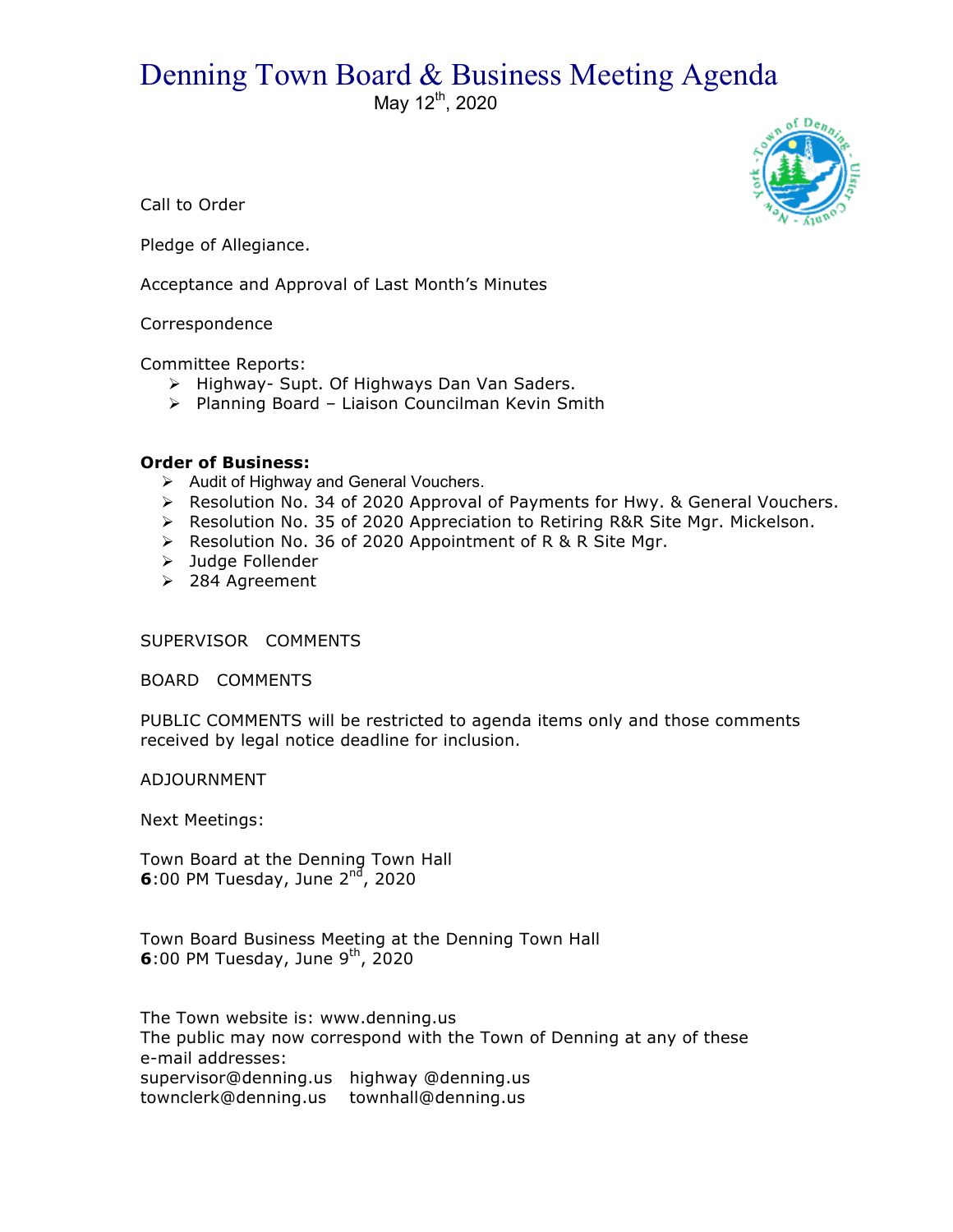Denning Town Board-Business Meeting May  $12^{th}$ , 2020 Resolution No. 34 of 2020

**WHEREAS** New York State General Municipal Law Sections 103 and 104-4 permit the pre-audit function of vouchers, as a form of internal controls in the checking of claims and supporting documentation. And

**WHEREAS** the Sections 118 and 119 of New York State Municipal Law also authorize the auditing authority to approve of Said vouchers. AND

**WHEREAS** the Office of the New York State Comptroller Division of Local Governments and Accountability: Budgets and Finances also approves of this method.

**NOW THEREFORE BE IT RESOLVED** that the Town of Denning Town Board **HEREBY** approves of and authorizes payment of the following Warrants:

Highway Fund Warrant No. 5 Prep Pay Voucher #16-18.

Highway Fund Warrant No. 5 Voucher #54-66.

General Fund Pre- Pay Warrant No.5 Voucher #30-37.

General fund Warrant No. 5 Voucher #64-78.

**Whereupon**, the Resolution was put to a vote, and recorded as follows: Motion to adopt and approve by Councilman Mike Dean, 2<sup>nd</sup> by Councilman Kevin Smith. Roll Call Vote: Councilman Mike Dean AYE Councilman Paul Schoonmaker AYE Councilman Kevin Smith AYE Councilman Gregory Vurckio AYE Supervisor David Brooks AYE Motion carried following a unanimous roll call vote.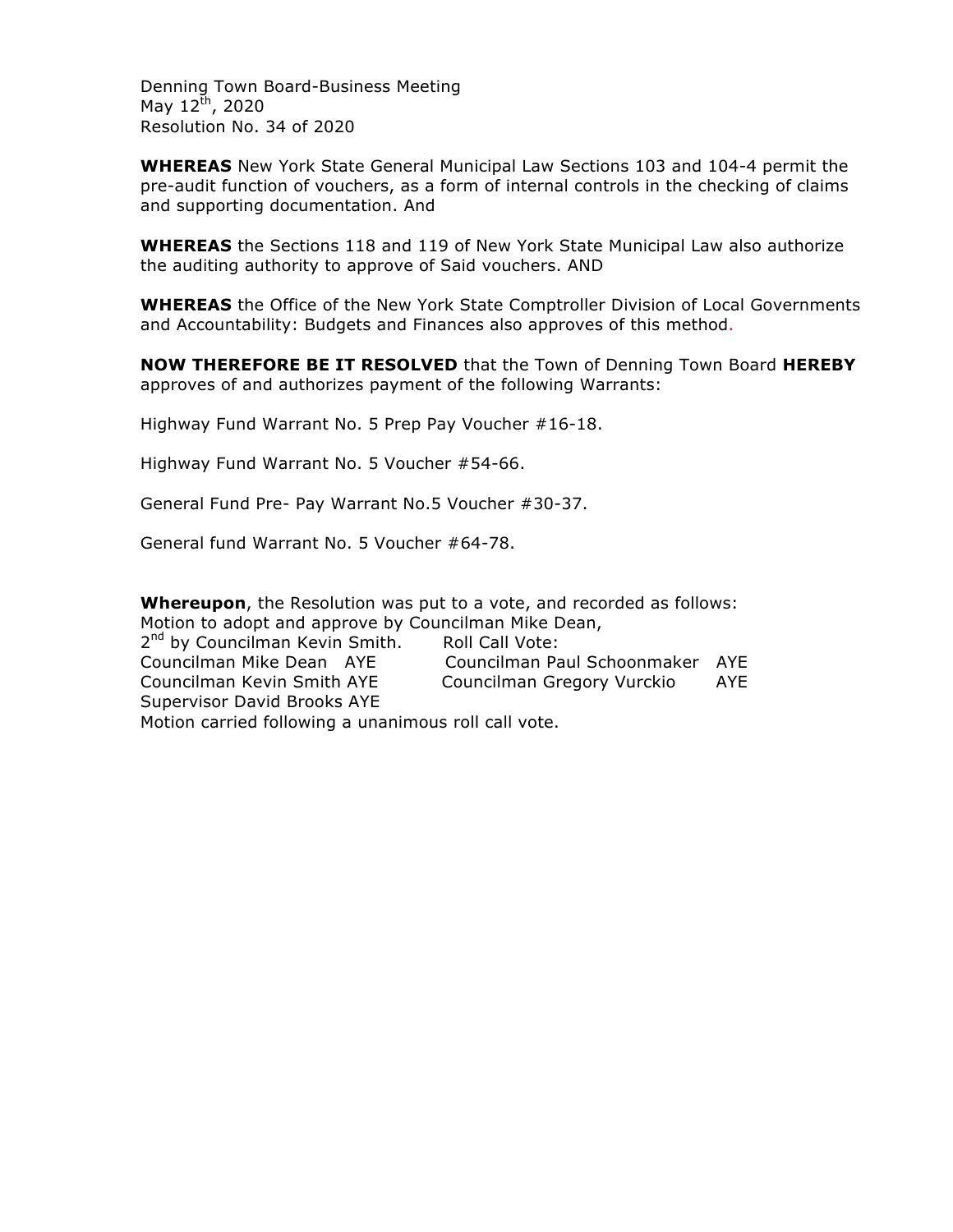Denning Town Board-Business Meeting April  $15^{\text{th}}$ , 2020 Resolution No. 35 of 2020

**WHEREAS** Mr. Scott Michelson had served the Town of Denning in multiple capacities since 2006; as an elected Councilman, R & R Site Manager, additional highway personnel, when needed, and as a Court Officer. And

**WHEREAS** the Town of Denning Town Board is grateful and appreciative of his many years of exemplary service and commitment to the Town of Denning and his community. And

**WHEREAS** the Denning Town Board desired and wanted to make known to Mr. Mickelson of his impact on the Town and community by passing this Resolution which is to be spread upon the official record of the Town of Denning and a certified copy sent to Mr. Scott Mickelson, in recognition of Said service.

**NOW THEREEFORE BE IT RESOLVED** The Town Board thanks him for his many years of service and sends him warm wishes on his well deserved retirement.

**Whereupon**, the Resolution was put to a vote, and recorded as follows: Motion to adopt and approve by Councilman Mike Dean, 2<sup>nd</sup> by Councilman Kevin Smith. Roll Call Vote: Councilman Mike Dean AYE Councilman Paul Schoonmaker AYE Councilman Kevin Smith AYE Councilman Gregory Vurckio AYE Supervisor David Brooks AYE Motion carried following a unanimous roll call vote.